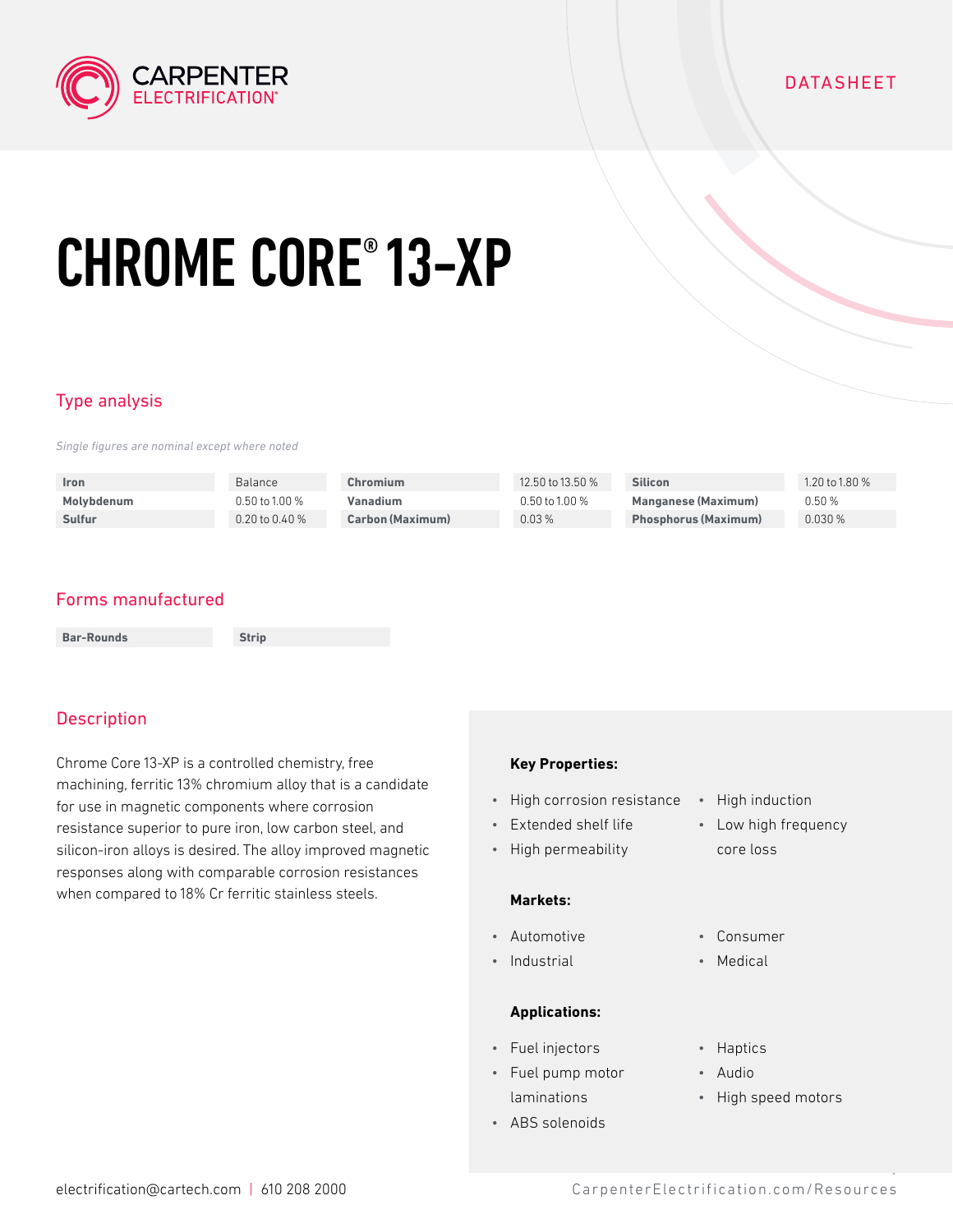

#### Corrosion resistance

The corrosion resistance of Chrome Core 13-XP was evaluated in several environments along with other soft magnetic ferritic stainless steels.

| <b>Salt spray</b><br>testing      | The results of salt spray testing performed in 5% neutral salt spray at 95°F (35°C) for 200 hours (ASTM B-117) are found<br>in the table entitled "Salt Spray Testing - Various Alloys." The Chrome Core 13-XP exhibited time to first rust comparable<br>to Chrome Core 18-FM that has much higher chromium content. The rust ratings after 200 hours again show that<br>Chrome Core 13-XP exhibits performance comparable to the higher alloyed Chrome Core 18-FM and is superior to Type<br>430 and 430FR alloys.                                                                                                                                                                                                                                      |
|-----------------------------------|-----------------------------------------------------------------------------------------------------------------------------------------------------------------------------------------------------------------------------------------------------------------------------------------------------------------------------------------------------------------------------------------------------------------------------------------------------------------------------------------------------------------------------------------------------------------------------------------------------------------------------------------------------------------------------------------------------------------------------------------------------------|
| <b>Corrosive</b><br>water testing | The same alloys were also tested in a corrosive water environment consisting of 3000 ml distilled water, 5 ml ethyl<br>acetate, 1 ml glacial acetic acid, 0.1 g NaCl, and 0.1 g Na2SO4 at room temperature and boiling. This environment is the<br>corrosive component found in most ethanol fuels. The corrosion rates were determined after 24 hours and again after<br>an additional 168 hours (192 hours total). The most significant differences in corrosion rates were found after 24 hours<br>at room temperature as shown in the table entitled "Corrosive Water Testing – Various Alloys." This test also shows that<br>the Chrome Core 13-XP is comparable to Chrome Core 18-FM and is superior to the other ferritic stainless steels tested. |
| E85 fuel<br>testina               | Immersion testing was also conducted in E85A (85% ethanol, 15% gasoline) at 140°F (60°C) for 1000 hours. All alloys<br>exhibited a negligible weight loss after testing and actual corrosion rates were not determined.                                                                                                                                                                                                                                                                                                                                                                                                                                                                                                                                   |

#### *IMPORTANT NOTE:*

*The following 4-level rating scale is intended for comparative purposes only. Corrosion testing is recommended; factors that affect corrosion resistance include temperature, concentration, pH, impurities, aeration, velocity, crevices, deposits, metallurgical condition, stress, surface finish, and dissimilar metal contact.*

| <b>Nitric Acid</b>     | Moderate   | <b>Sulfuric Acid</b>     | Restricted |
|------------------------|------------|--------------------------|------------|
| <b>Phosphoric Acid</b> | Restricted | <b>Acetic Acid</b>       | Restricted |
| Sodium Hydroxide       | Moderate   | <b>Salt Spray (NaCl)</b> | Moderate   |
| <b>Humidity</b>        | Good       |                          |            |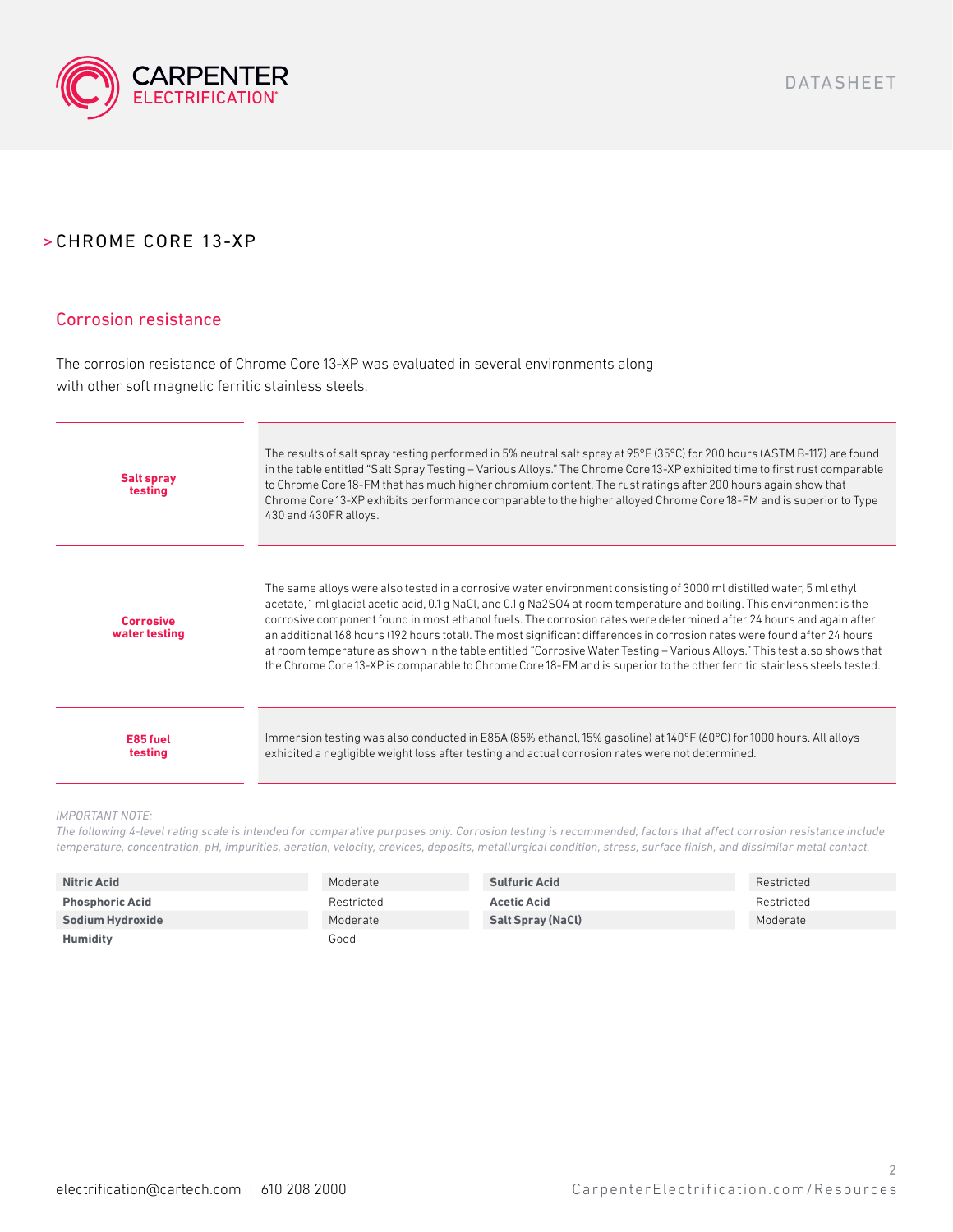

#### **CORROSIVE WATER TESTING RESULTS — VARIOUS ALLOYS**

| 3000 ML DISTILLED WATER, 5 ML ETHYL ACETATE, 1 ML GLACIAL ACETIC ACID, 0.1G NaCI, AND 0.1G Na2SO4 |                                            |                                             |                                   |                                    |  |  |  |  |
|---------------------------------------------------------------------------------------------------|--------------------------------------------|---------------------------------------------|-----------------------------------|------------------------------------|--|--|--|--|
|                                                                                                   | <b>CORROSION RATE, MPY</b>                 |                                             |                                   |                                    |  |  |  |  |
| <b>ALLOY</b>                                                                                      | <b>ROOM TEMPERATURE</b><br><b>24 HOURS</b> | <b>ROOM TEMPERATURE</b><br><b>192 HOURS</b> | <b>BOILING</b><br><b>24 HOURS</b> | <b>BOILING</b><br><b>192 HOURS</b> |  |  |  |  |
| Chrome Core 13-XP                                                                                 | 0.0/0.0                                    | 0.0/0.0                                     | 0.2/0.2                           | 0.0/0.0                            |  |  |  |  |
| Chrome Core 18-FM                                                                                 | 0.0/0.0                                    | 0.1/0.1                                     | 0.0/0.20                          | 0.0/0.0                            |  |  |  |  |
| Type 430F Solenoid Quality                                                                        | 0.0/0.0                                    | 0.0/0.0                                     | 0.3/0.5                           | 0.2/0.2                            |  |  |  |  |
| Chrome Core 12-FM                                                                                 | 4.3/3.4                                    | 1.0/0.7                                     | 2.4/1.8                           | 0.5/0.5                            |  |  |  |  |
| Chrome Core 13-FM                                                                                 | 5.7/6.5                                    | 1.4/1.0                                     | 3.3/2.5                           | 0.2/0.2                            |  |  |  |  |

*Corrosion rate measured after 24 hours and then after an additional 168 hours.*

#### **SALT SPRAY RESISTANCE (PASSIVATED) — VARIOUS ALLOYS**

| 200 HOURS ASTM B-117 5% NEUTRAL SALT SPRAY |                         |                                                    |
|--------------------------------------------|-------------------------|----------------------------------------------------|
| <b>ALLOY</b>                               | TIME FOR FIRST RUST (H) | <b>VISUAL APPEARANCE</b><br><b>AFTER 200 HOURS</b> |
| Chrome Core 13-XP                          | 48<br>24                | 5 to 10 % rust<br>10 to 20 % rust                  |
| Chrome Core 18-FM                          | 48<br>72                | 10 to 20 % rust<br>10 to 20 % rust                 |
| Type 430F Solenoid Quality                 | $\Omega$                | 60 to 80 % rust<br>> 80 % rust                     |
| Chrome Core 13-FM                          |                         | 40-60% rust<br>> 80 % rust                         |
| Chrome Core 12-FM                          |                         | > 80 % rust<br>> 80 % rust                         |

*Samples passivated prior to testing (alkaline-acid-alkaline method).*

### Physical properties

| <b>PROPERTY</b>                  | At or From            | English Units               | Metric Units             |
|----------------------------------|-----------------------|-----------------------------|--------------------------|
| <b>DENSITY</b>                   |                       | $0.2751$ lb/in <sup>3</sup> | $7615$ kg/m <sup>3</sup> |
| <b>MODULUS OF ELASTICITY (E)</b> |                       | $27.0 \times 10^3$ ksi      | 186.16 GPa               |
| <b>ELECTRICAL RESISTIVITY</b>    | $70^{\circ}$ F (21°C) | 489.8 ohm-cir-mil/ft        | 81.4 microohm·cm         |
| <b>CURIE TEMPERATURE</b>         |                       | $1272$ °F                   | $689^{\circ}$ C          |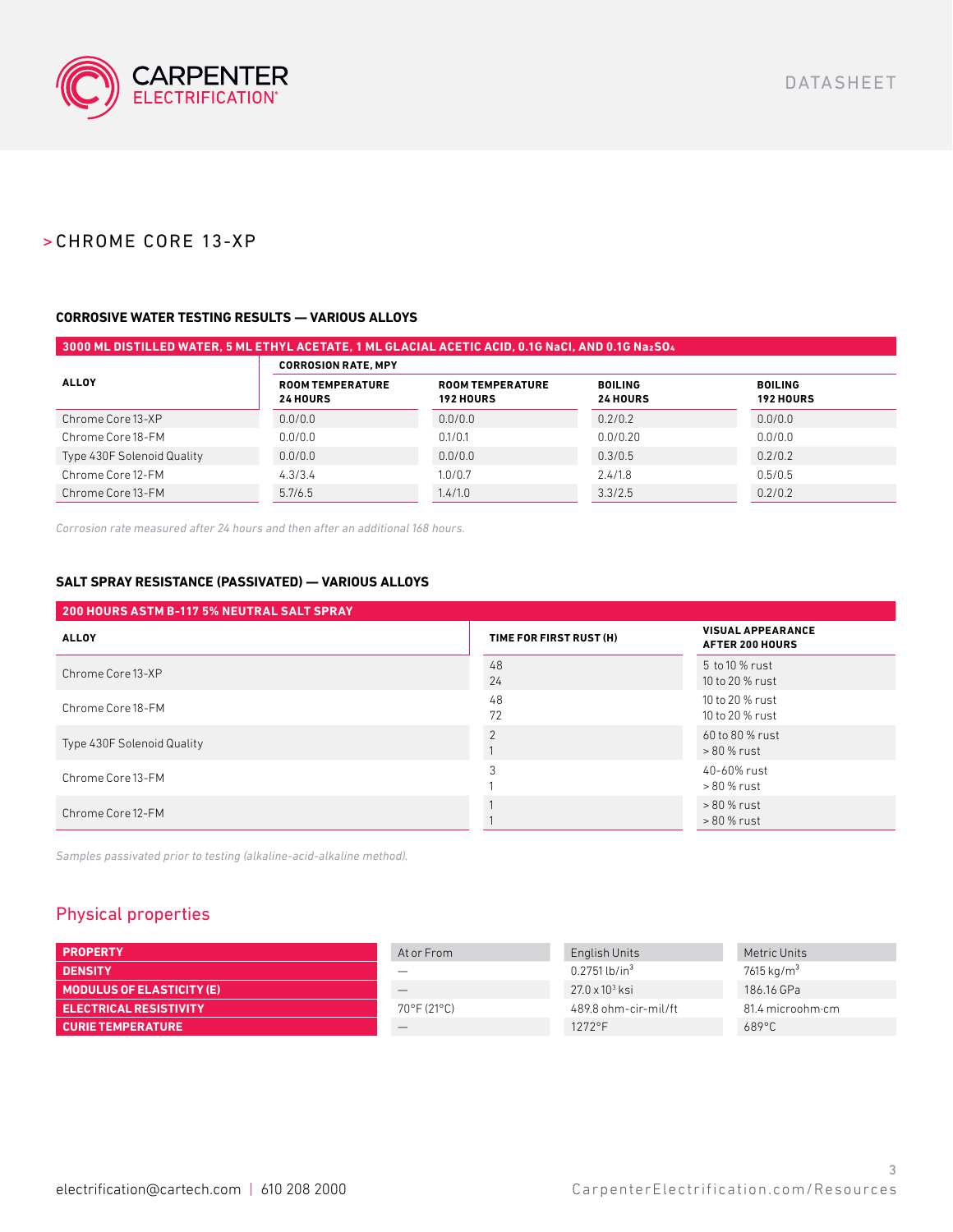

DATASHEET

## > CHROME CORE 13-XP

### Magnetic properties

#### **BH CURVE — CHROME CORE 13-XP, BAR-ROUNDS**



#### **COMPARISON OF PHYSICAL/MAGNETIC PROPERTIES**

| <b>ALLOY</b>               | <b>SATURATION FLUX</b><br><b>DENSITY Bs, (Tesla)</b> | <b>MAXIMUM</b><br><b>PERMEABILITY</b> | <b>RESISTIVITY</b><br>μΩ-МΜ | MICROOHM-CM | <b>COERCIVITY</b><br>Hc(A/m) |
|----------------------------|------------------------------------------------------|---------------------------------------|-----------------------------|-------------|------------------------------|
| Chrome Core 13-XP          | 1.7                                                  | 3300                                  | 814                         | 81          | 127                          |
| Chrome Core 13-FM          |                                                      | 2900                                  | 779                         | 78          | 140                          |
| Chrome Core 12-FM          | 1.7                                                  | 3100                                  | 570                         | 57          | 200                          |
| Chrome Core 18-FM          | 1.5                                                  | 1500                                  | 755                         | 76          | 199                          |
| Type 430F Solenoid Quality | 1.56                                                 | 3300                                  | 760                         | 76          | 200                          |

*Values represent typical properties and actual values may vary depending upon bar diameter.*

| <b>SATURATION FLUX DENSITY</b> | 17000 G | 17 kG | 177<br>. |
|--------------------------------|---------|-------|----------|
| <b>COERCIVITY</b>              | .60 Oe  |       |          |
| <b>MAXIMUM PERMEABILITY</b>    | 3200    |       |          |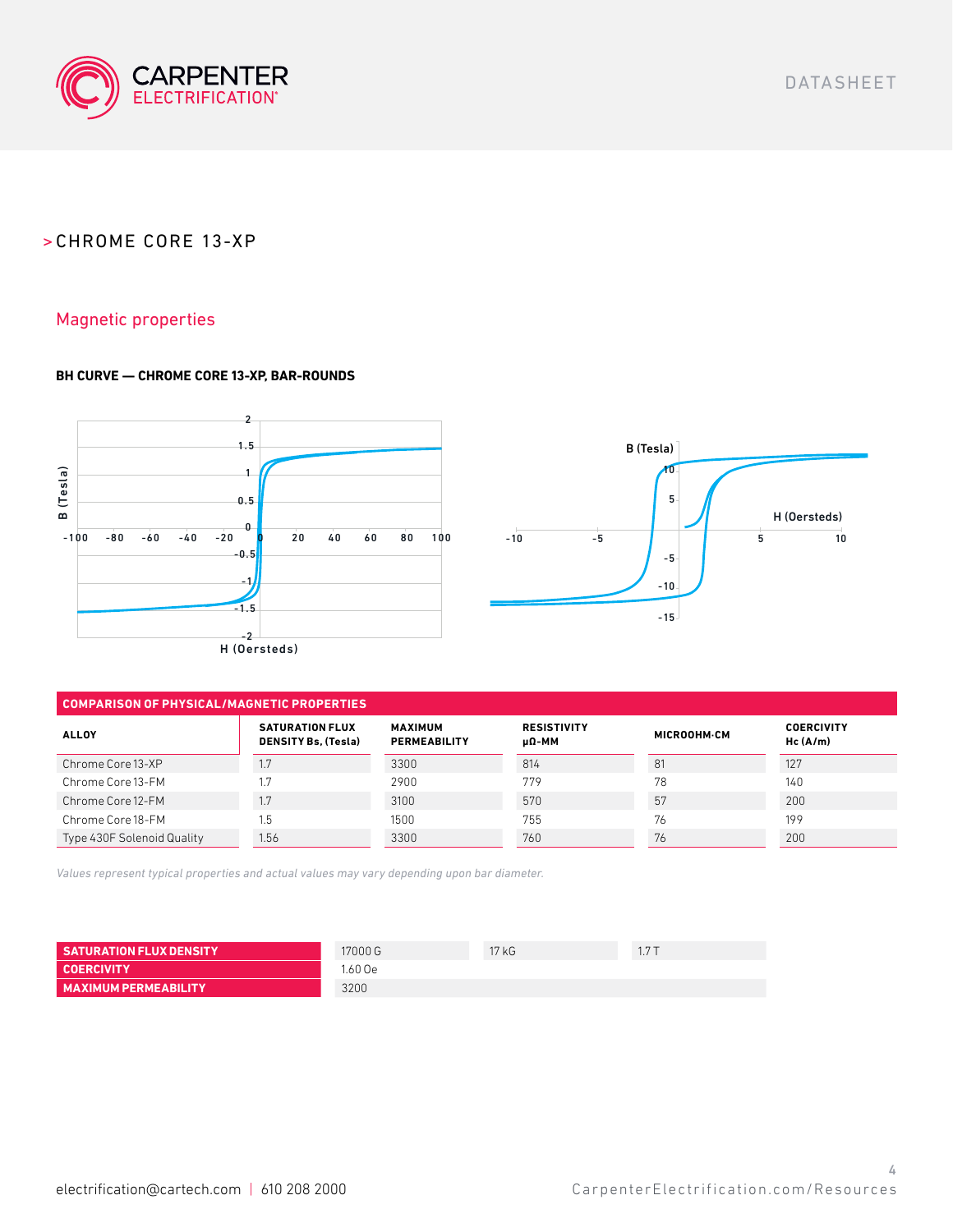

#### **BH CURVE — CHROME CORE 13-XP, STRIP**



| <b>SATURATION FLUX DENSITY</b> | 17000 G | 17kG | 17T |
|--------------------------------|---------|------|-----|
| <b>COERCIVITY</b>              | 1.40 Oe |      |     |
| <b>MAXIMUM PERMEABILITY</b>    | 2600    |      |     |

## Typical mechanical properties

| $\overline{0.471}$ IN DIAMETER BAR |                               |            |                                            |            |                                           |                                    |  |
|------------------------------------|-------------------------------|------------|--------------------------------------------|------------|-------------------------------------------|------------------------------------|--|
| Annealed for optimum               | 0.2% YIELD<br><b>STRENGTH</b> |            | <b>ULTIMATE TENSILE</b><br><b>STRENGTH</b> |            | <b>ELONGATION IN 2 IN</b><br>$(50$ MM $)$ | <b>REDUCTION</b><br><b>IN AREA</b> |  |
| magnetic properties                | ksi                           | <b>MPa</b> | ksi                                        | <b>MPa</b> |                                           | ℅                                  |  |
|                                    | 45                            | 310        | 70                                         | 483        | 35                                        | 50                                 |  |

| <b>0.004 IN STRIP</b> |                               |            |                                            |            |                                    |                                    |  |
|-----------------------|-------------------------------|------------|--------------------------------------------|------------|------------------------------------|------------------------------------|--|
|                       | 0.2% YIELD<br><b>STRENGTH</b> |            | <b>ULTIMATE TENSILE</b><br><b>STRENGTH</b> |            | ELONGATION IN 2 IN<br>$(50$ MM $)$ | <b>REDUCTION</b><br><b>IN AREA</b> |  |
|                       | ksi                           | <b>MPa</b> | ksi                                        | <b>MPa</b> | ℅                                  | 70                                 |  |
|                       | 57                            | 390        | 77                                         | 530        | 24                                 |                                    |  |
|                       |                               |            |                                            |            |                                    |                                    |  |

DATASHEET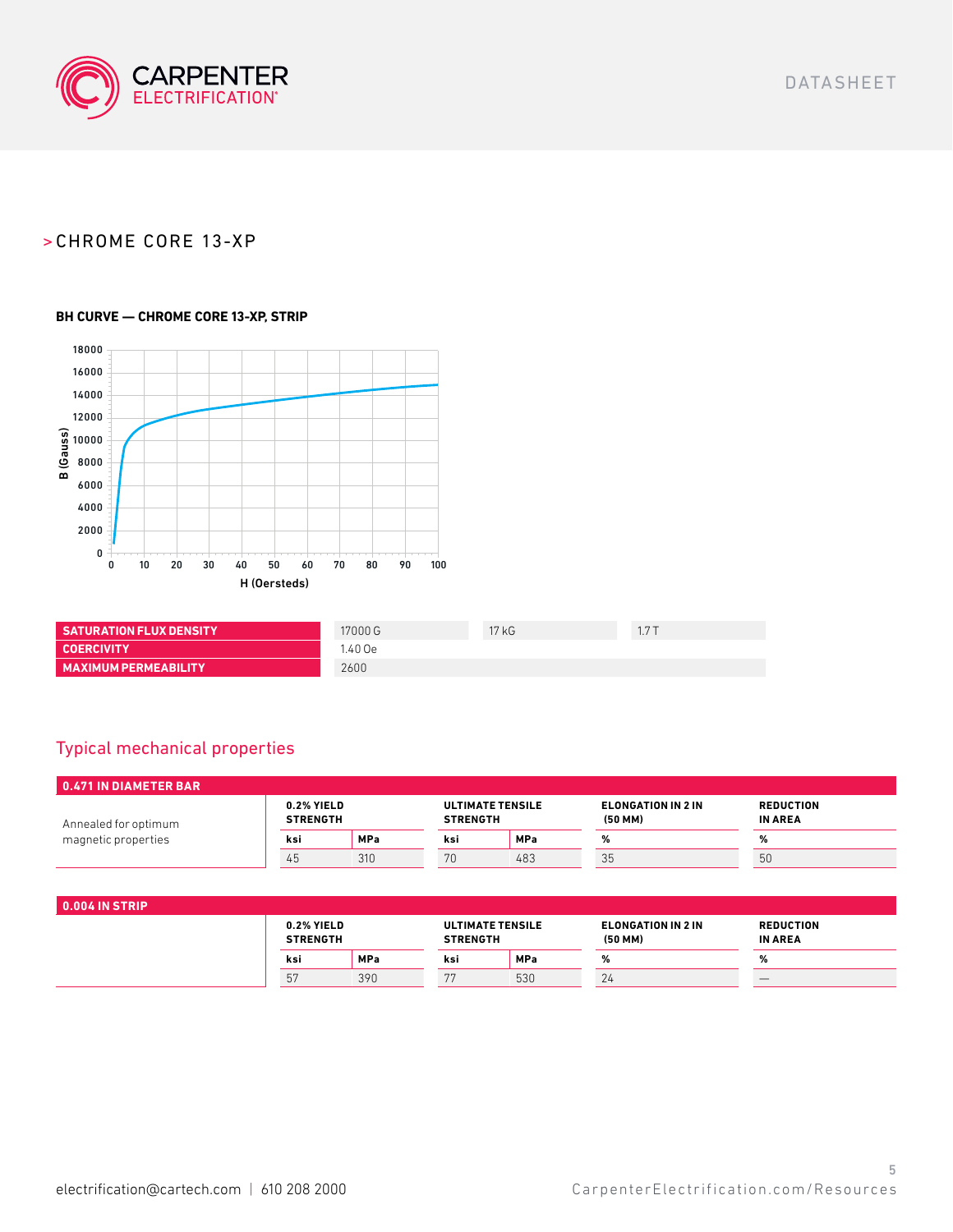

### Heat treatment

| Annealing, bar-rounds   | Anneal at a temperature of $850^{\circ}$ C $\pm$ 14°C (1560°F $\pm$ 25°F) for 2 to 4 hours. Annealing temperatures above 880°C (1616°F)<br>should be avoided because of potential degradation of the magnetic properties.<br>The cooling rate after the anneal is not critical, although rapid cooling and quenching may induce stresses that impair<br>the magnetic characteristics.<br>Any inert annealing atmosphere such as vacuum, inert gases, or dry forming gas is satisfactory. Attempts to<br>decarburize the alloy using a wet hydrogen atmosphere are not recommended. Similar heat treating practices can be<br>used to soften the alloy for further forming. |
|-------------------------|----------------------------------------------------------------------------------------------------------------------------------------------------------------------------------------------------------------------------------------------------------------------------------------------------------------------------------------------------------------------------------------------------------------------------------------------------------------------------------------------------------------------------------------------------------------------------------------------------------------------------------------------------------------------------|
|                         |                                                                                                                                                                                                                                                                                                                                                                                                                                                                                                                                                                                                                                                                            |
| <b>Annealing, strip</b> | No heat treatment required.                                                                                                                                                                                                                                                                                                                                                                                                                                                                                                                                                                                                                                                |

## Workability and other information

| <b>Cold working</b> | Chrome Core 13-XP can be formed and cold drawn. Cold work will increase the hardness and degrade the magnetic<br>properties. Because it is free machining, this alloy will withstand less cold work than non-free machining ferritic alloys<br>and is not recommended for parts produced by large amounts of cold deformation.                                                                                                                                                                        |
|---------------------|-------------------------------------------------------------------------------------------------------------------------------------------------------------------------------------------------------------------------------------------------------------------------------------------------------------------------------------------------------------------------------------------------------------------------------------------------------------------------------------------------------|
| <b>Weldability</b>  | Chrome Core 13-XP is not recommended for most arc welding or oxyacetylene welding processes due to the free<br>machining nature of the alloy. Solid state welding, such as friction or inertia welding, as well as high-energy processes,<br>such as laser and electron beam welding, may be satisfactory. Post-weld heat treatment is desirable for toughness<br>and magnetic performance. Use of austenitic stainless steel filler metal is not recommended due to the magnetic air<br>gap created. |